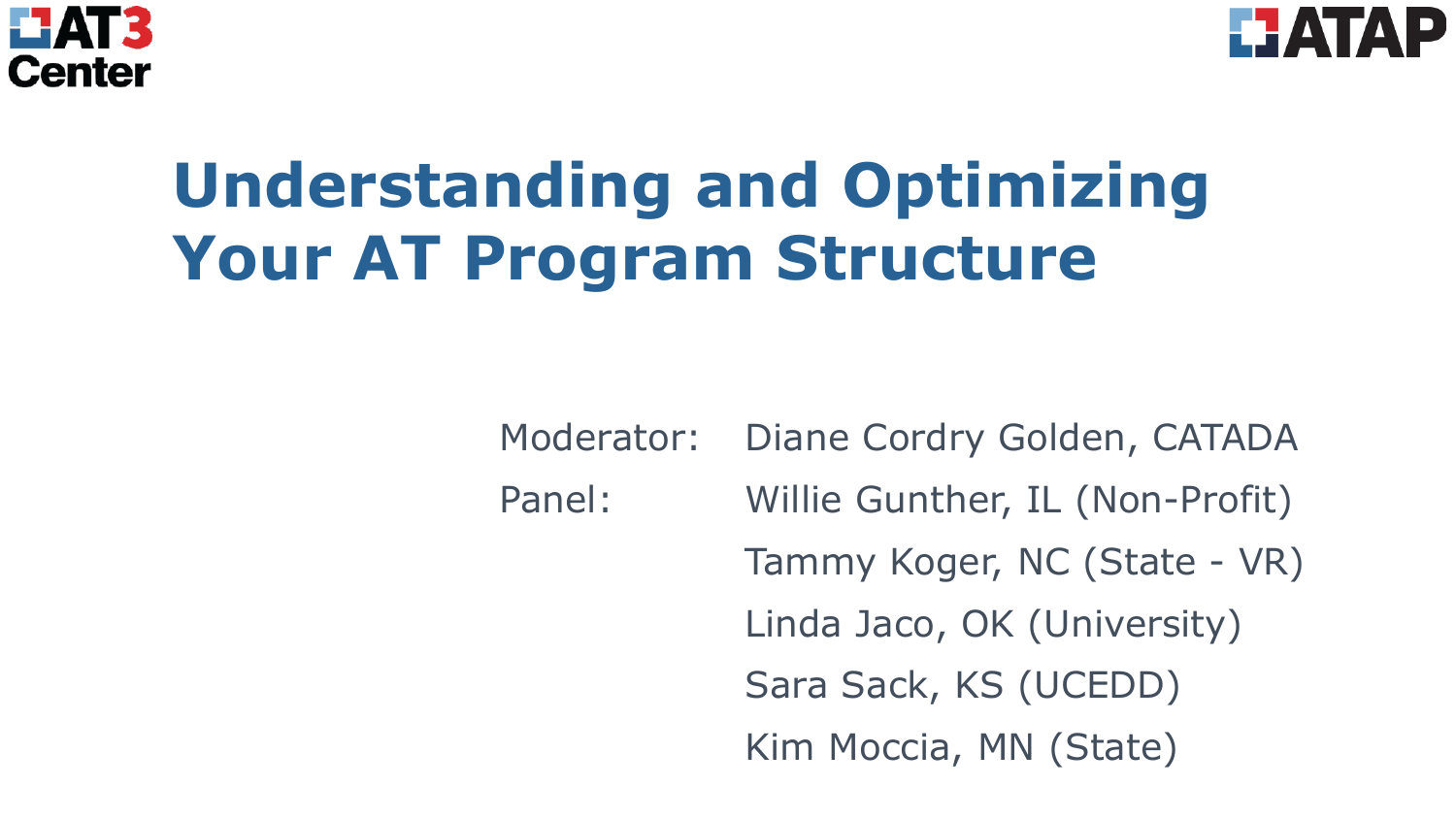



# **Leadership & Change (Redux)**

If you're not willing to embrace change, you're not ready to lead.

**Ongoing Program Review – looking for ways to improve your program**

- **3 Continuums – No right/wrong or good/bad** 
	- **Continuum of Organizational Structures – Where are you?? Is that where you need to be??**
	- **Advisory Council – What authority does yours have? Does that best meet your program needs?**
	- **Autonomy and Support – What do you give/get from your current administrative unit? Is that best meeting your program needs?**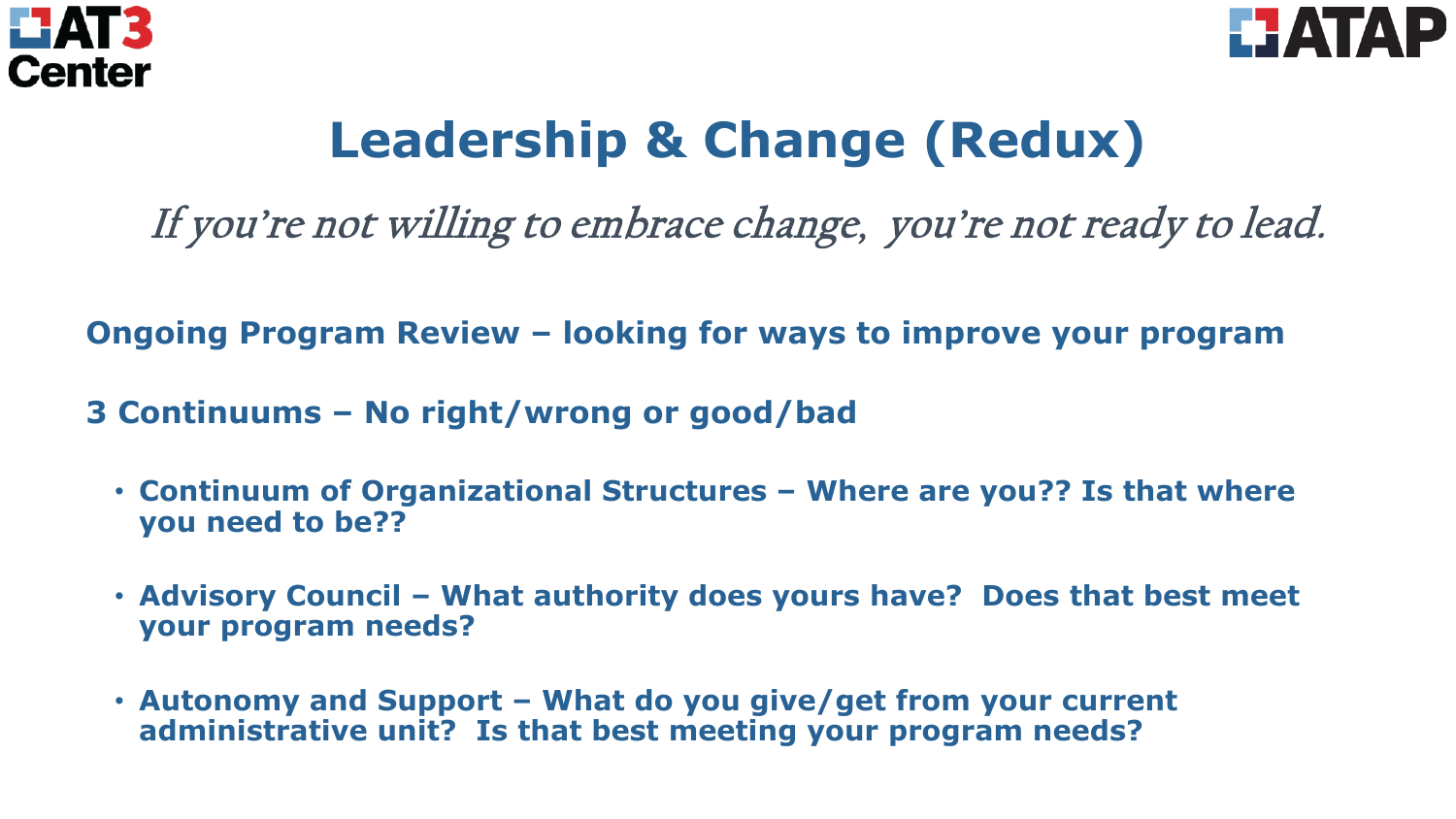



# **Definitions**

#### **Centralized Organizational Structures**

- Operations and Programs/Services are all within one unified structure
- Typically uses a traditional hierarchy for staff organization, line authority and decision-making
- Staff can be located together but do not have to be

#### **Decentralized Organizational Structures**

- Operations and Programs/Services are dispersed across multiple different autonomous "units"
- Units can be separate agencies/organizations with connections to the overall program by various types of agreements
- Decision-making authority for staff organization, allocation of resources, and implementation of programs/services within "unit"

#### **Major difference is decision-making authority and direct control not location.**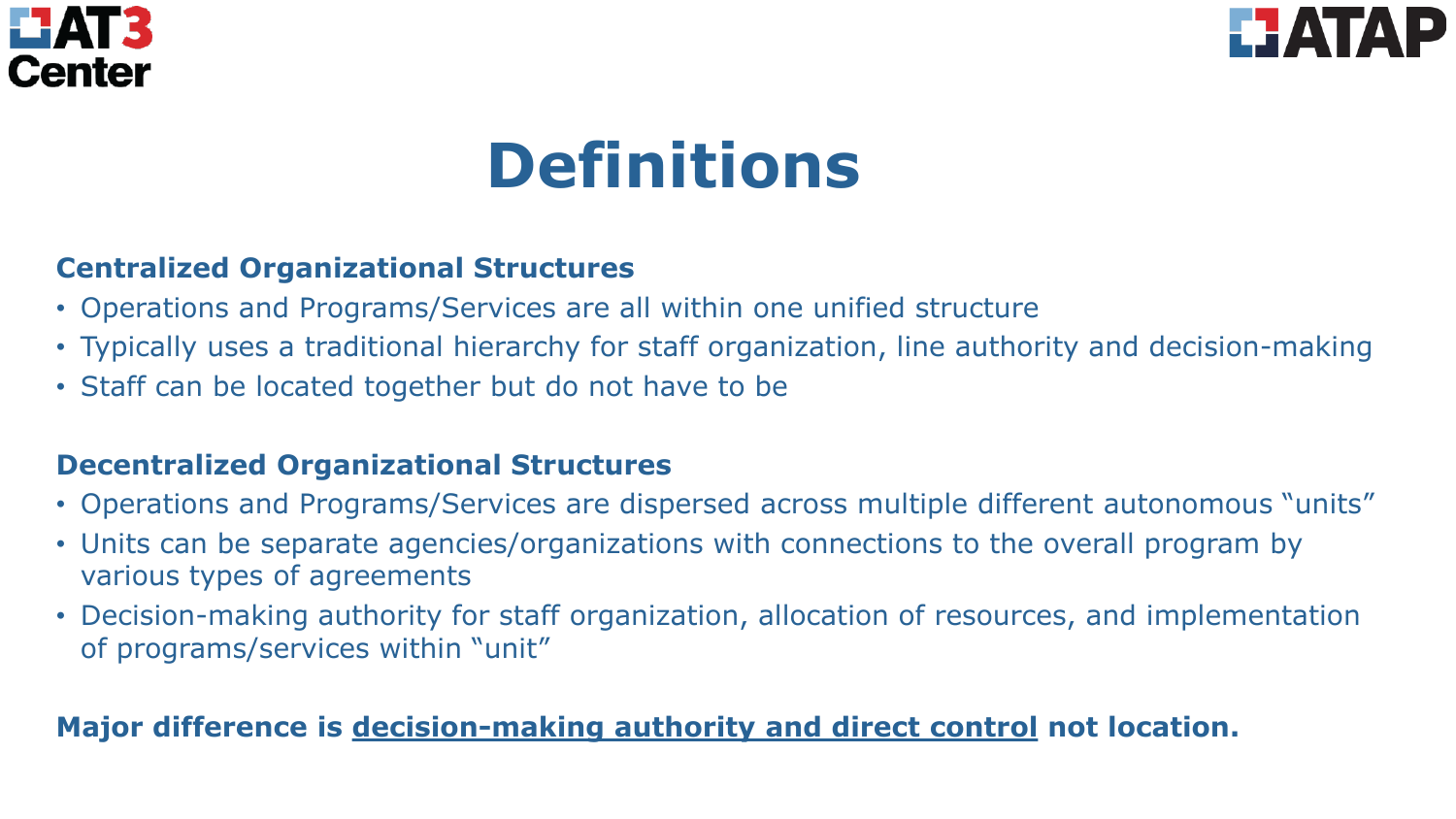



# **Major Organizational Functions**

#### **Staff Expertise/Talent**

- Ensure expertise and talent is available to deliver program/services (hire, PD, retain)
- Deploy/redeploy, supervise and allocate resources/support to deliver programs/services

#### **Operations**

- Physical space, general utilities
- ICT infrastructure and support including data management
- Marketing, communications, public relations
- Personnel, the operational/legal infrastructure

#### **Fiscal Management**

- Budgeting obtaining and allocating financial resources
- Accounting tracking and reporting expenditures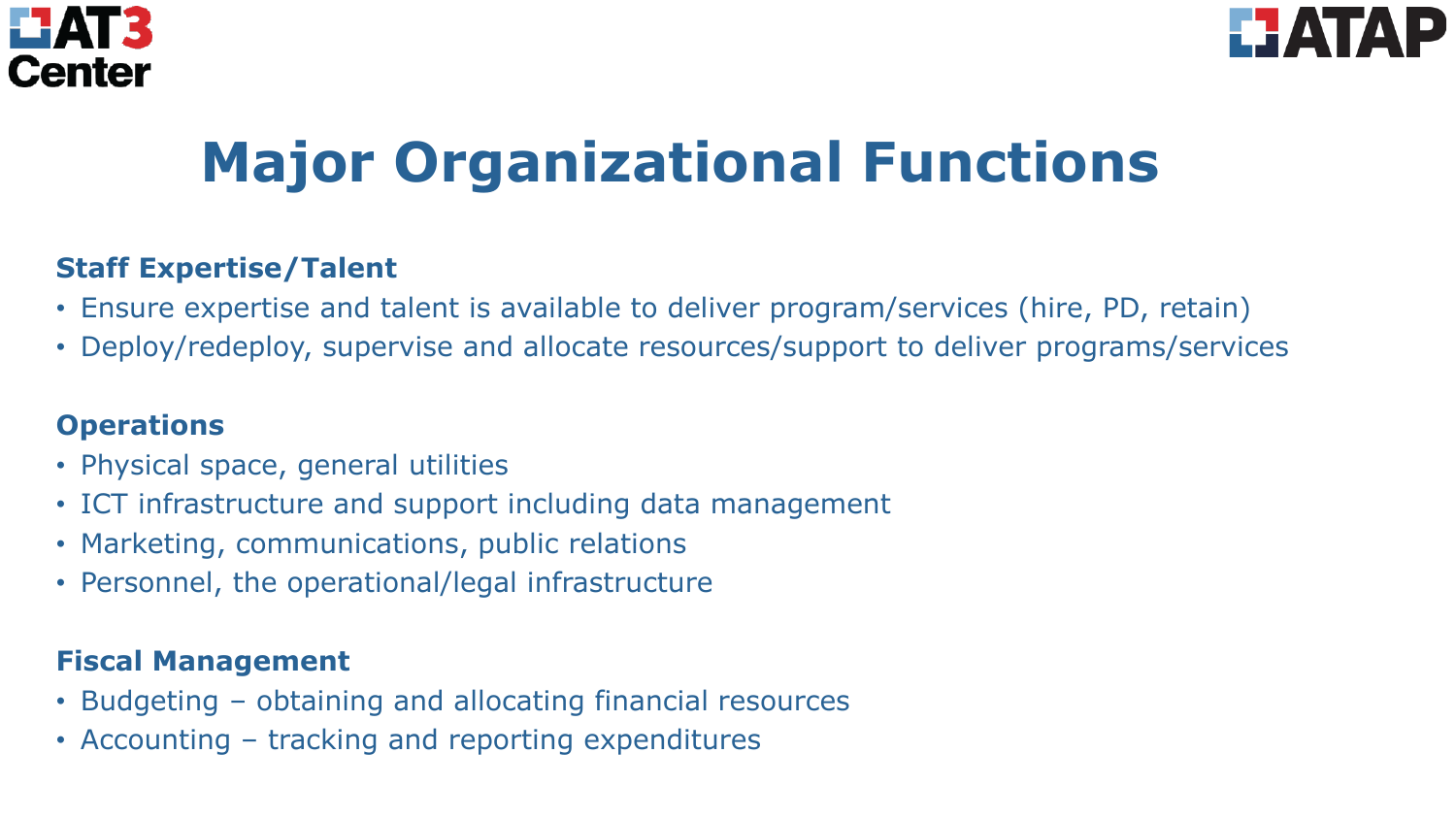



# **Pros & Cons**

## **Centralized**

- **Economy of scale, larger infrastructure, specialized supports**
- **Access to wider range of talents & flexible expertise deployment**
- **Consistent activities/services**
- **Direct external stakeholder engagement**
- **Challenge for statewide delivery**
- **Slow decision-making & change**

## **Decentralized/Outsourced**

- **Leverage local "unit" resources**
- **Closer to consumers, more responsive**
- **Multiple units located geographically to support statewide services**
- **More autonomy, speeds decisionmaking, ability to change nimbly**
- **Difficult to ensure service consistency, risk unit silos**
- **Difficulty ensuring expertise necessary**
- **Diffuses external stakeholder engagement**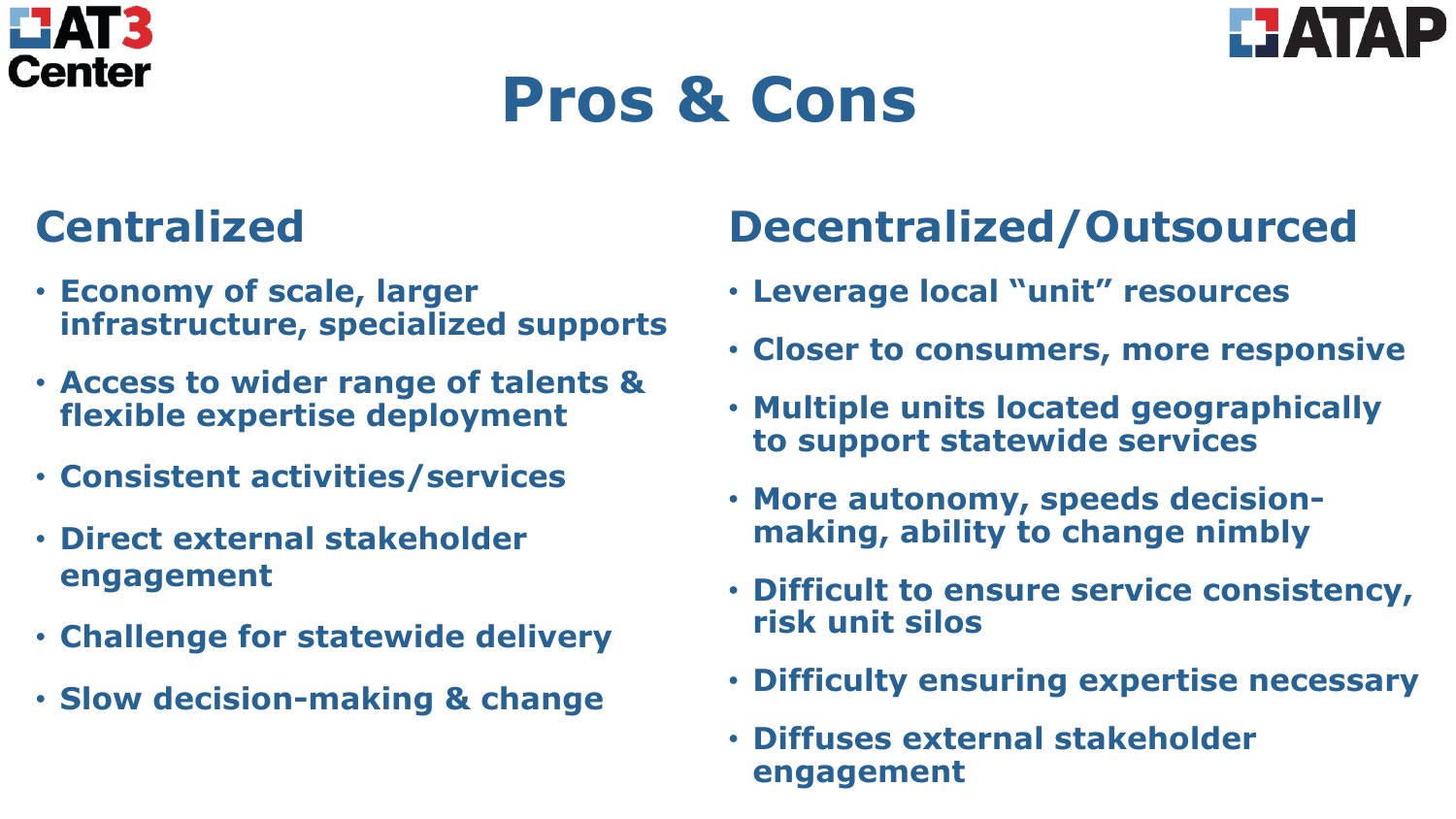





Describe your program: # FTE, location(s), structure

Where is your program on continuum?

What works well for you? What is your biggest challenge?

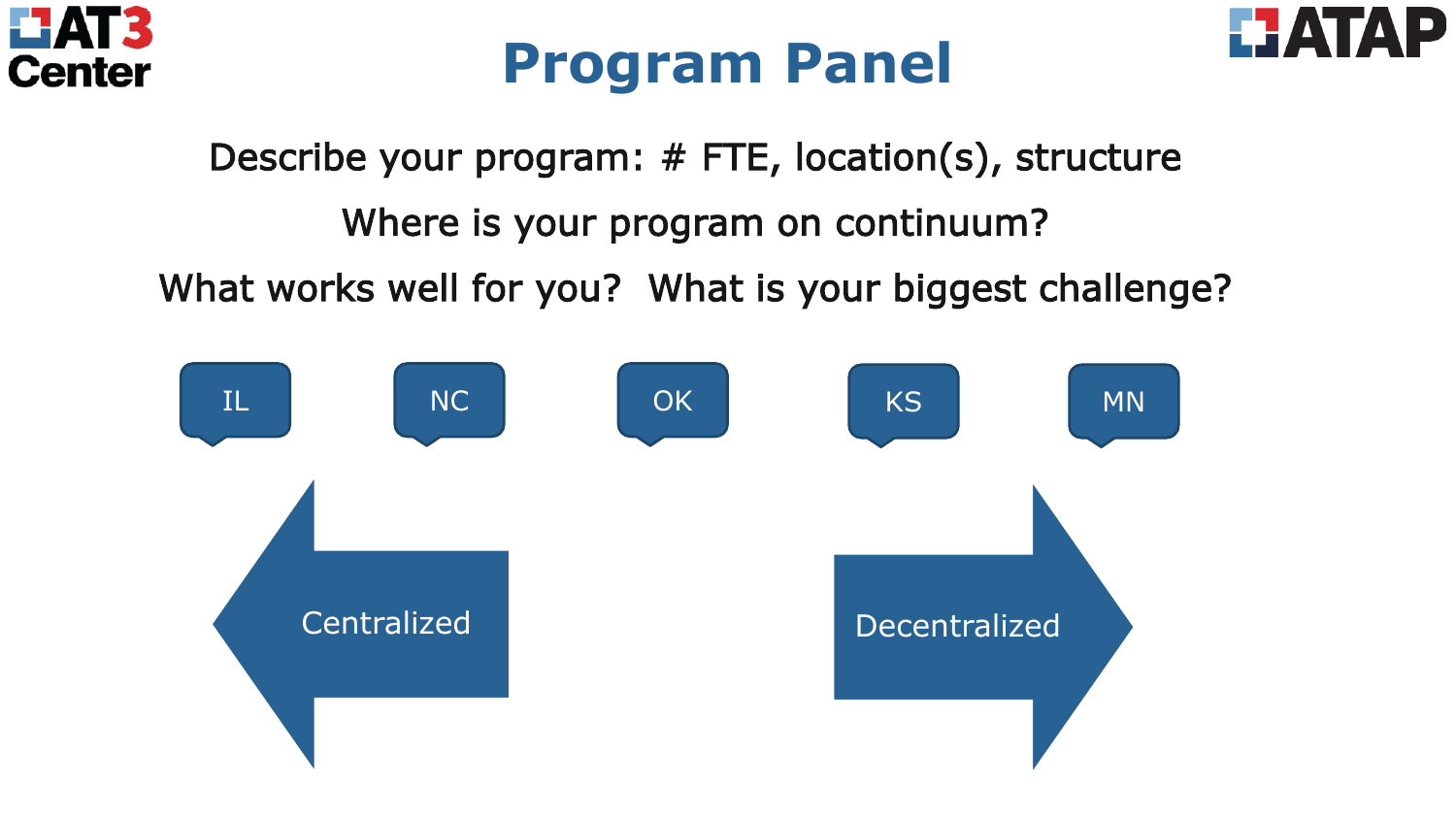



## **Advisory Council Authority Continuum**

#### **Council Required by AT Act**

- **Prescribed members, can have more if maintain consumer majority**
- **Exception for existing state statutes, rules or official policies or governing bodies of incorporated agencies**

#### **Council Statutory Role**

- **To advise in planning, implementation and evaluation of AT Act activities**
- **Option for Council to have expanded authority**

#### **Continuum:**

- **Advisory Zero: Advice can be accepted/rejected by decision-makers at will**
- **Advisory One: Decision-makers must justify rejection of advice**
- **Advisory Two: Advice is binding on some decisions (e.g. approval of State Plan)**
- **Governing: Direct control of all decision/resources (personnel, fiscal, etc.)**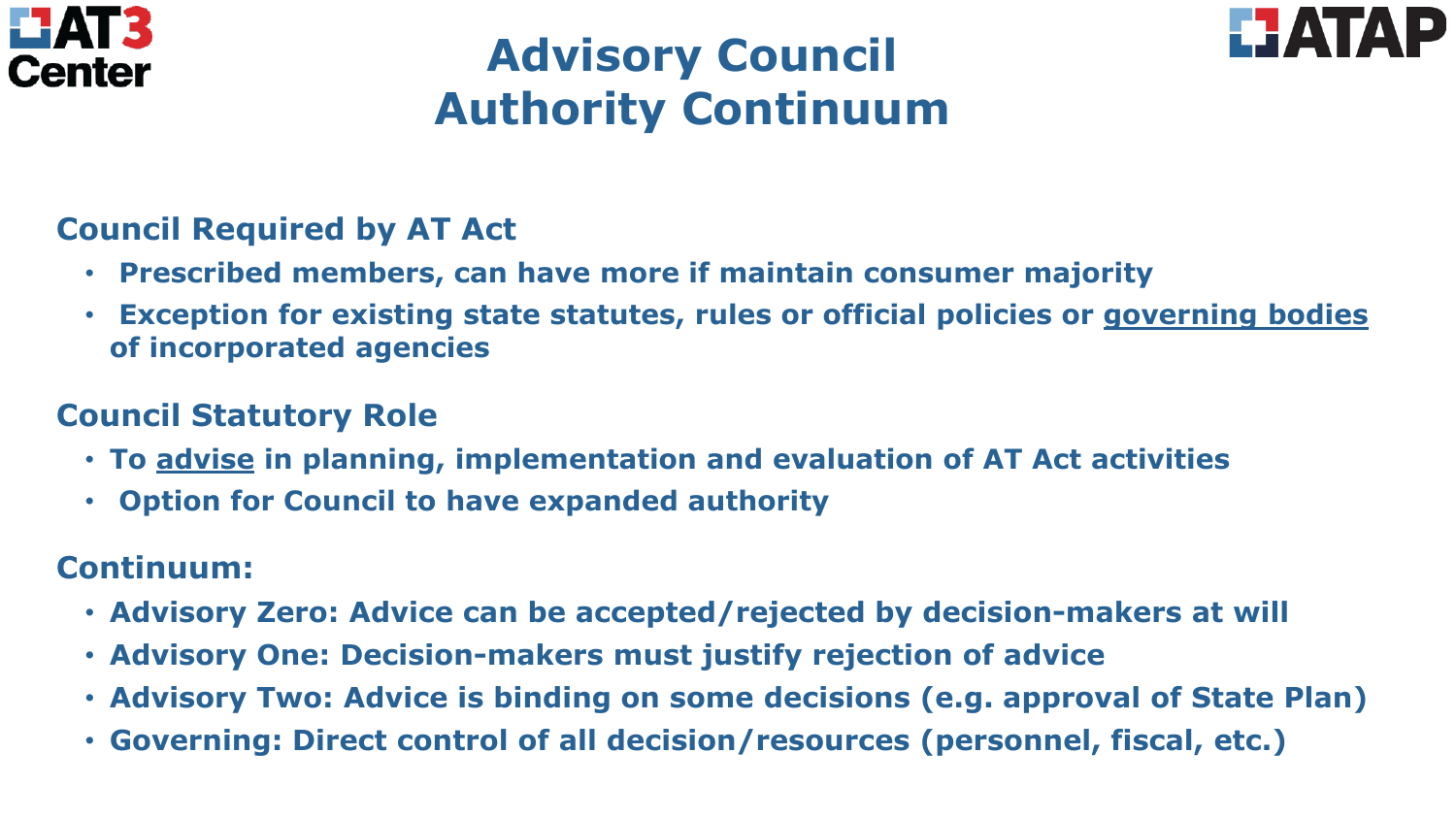



# **Considerations**

### **It can always be challenging to get and keep good AC members**

- *Even more difficult to engage members who see their role as superfluous*
- *And to keep members who have their advice rejected (without reason)*

### **An AC can always be helpful in addressing external challenges**

• *And the more authority the AC has the more they can use that authority to defend the State AT Program (protect resources, etc.)* 

### **A good relationship with AC is always important . . .**

• *And the more authority the AC has, the greater the importance (and the more disastrous a bad relationship can be . . .)*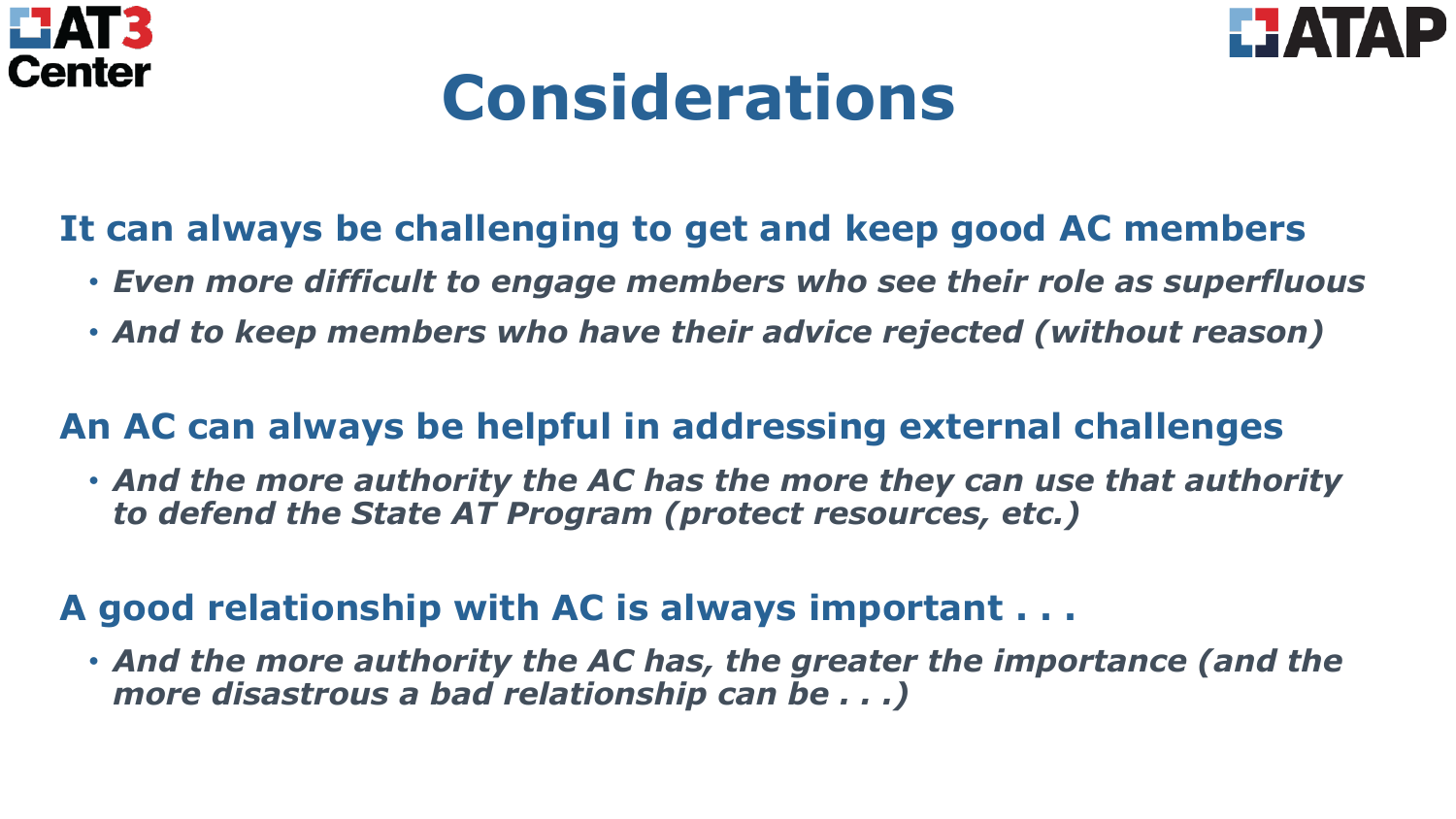



# **Program Panel**

### How would you describe your AC level of authority?

### What factors drove that decision?

How has your AC been most helpful and most challenging?

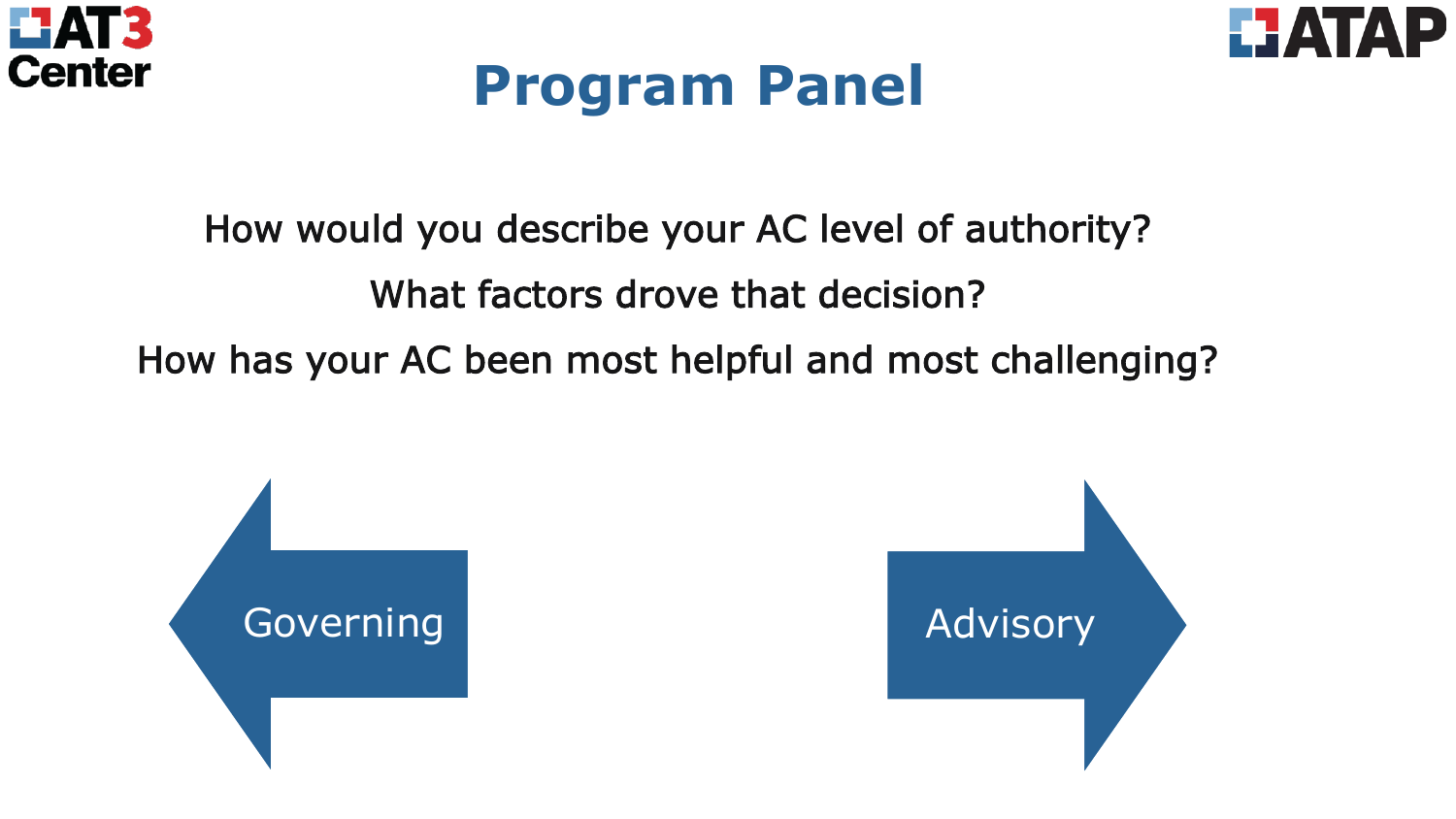



# **Current State AT Program Administration**

## **22 administratively operated within state agencies**

- **14 are units in VR agencies**
- **8 in other state agencies (Disability, Administration, Education, Health, etc.)**

## **20 administratively operated within universities**

- **15 are units in UCEDDs**
- **5 in other university programs**

## **14 administratively operated within non-profit organizations**

- **7 are units within a larger non-profit (Easter Seals, P&A, etc.)**
- **7 are autonomous State AT Program non-profit organizations**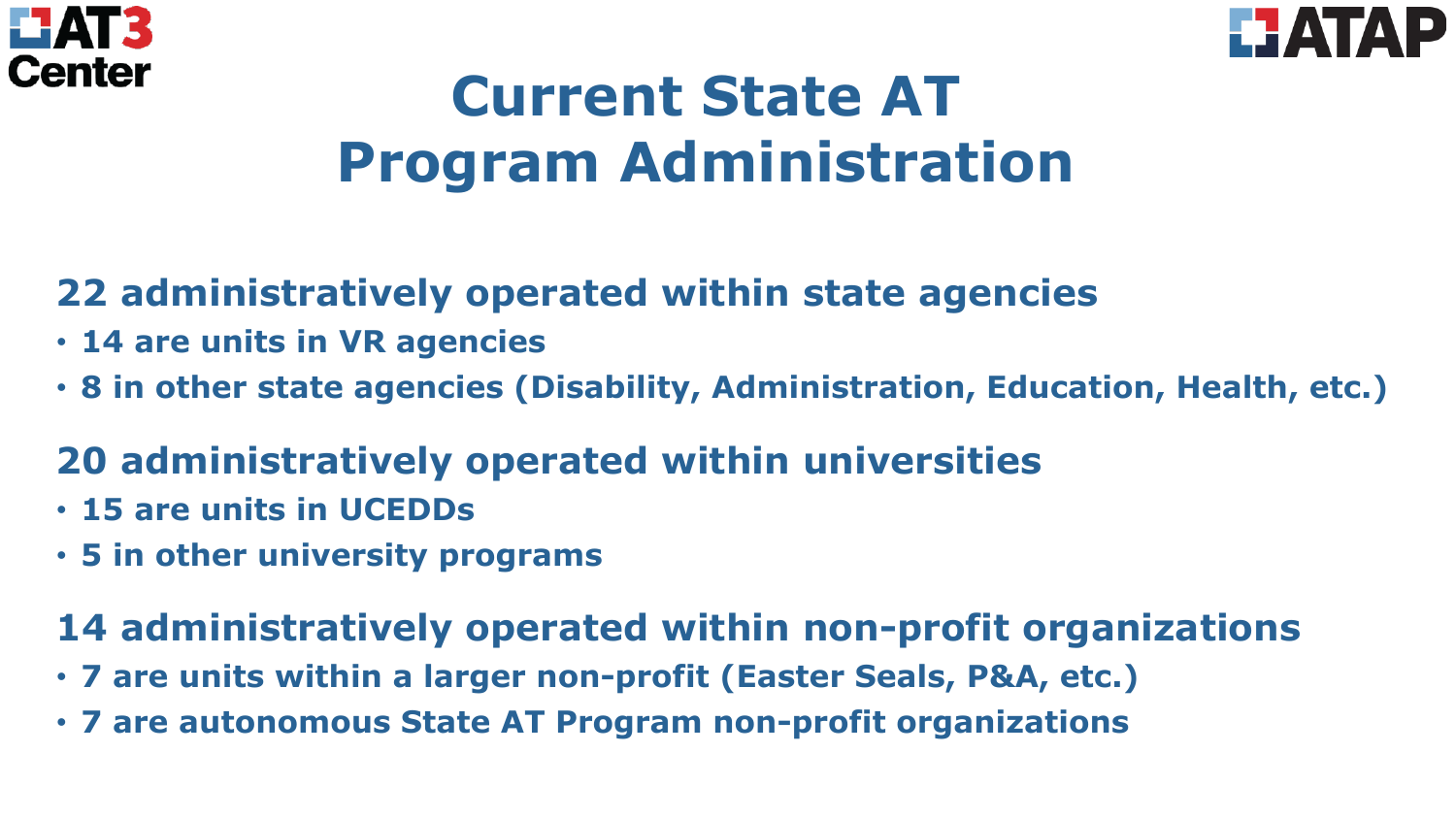



# **Autonomy & Support**

**Degree to which a State AT Programs is an integrated part of or autonomous from the larger organization (state agency, university, or nonprofit) varies widely --**

**Greater autonomy and control can help ensure decisions are made and resources are allocated to deliver quality AT programs and services . . .** 

*But it may also mean less infrastructure and support and isolation* 

**Being an integrated part of a larger agency can provide robust infrastructure and supports that help deliver quality AT programs and services . . .** 

*But it may also mean loss of decision-making, resource allocation and identify*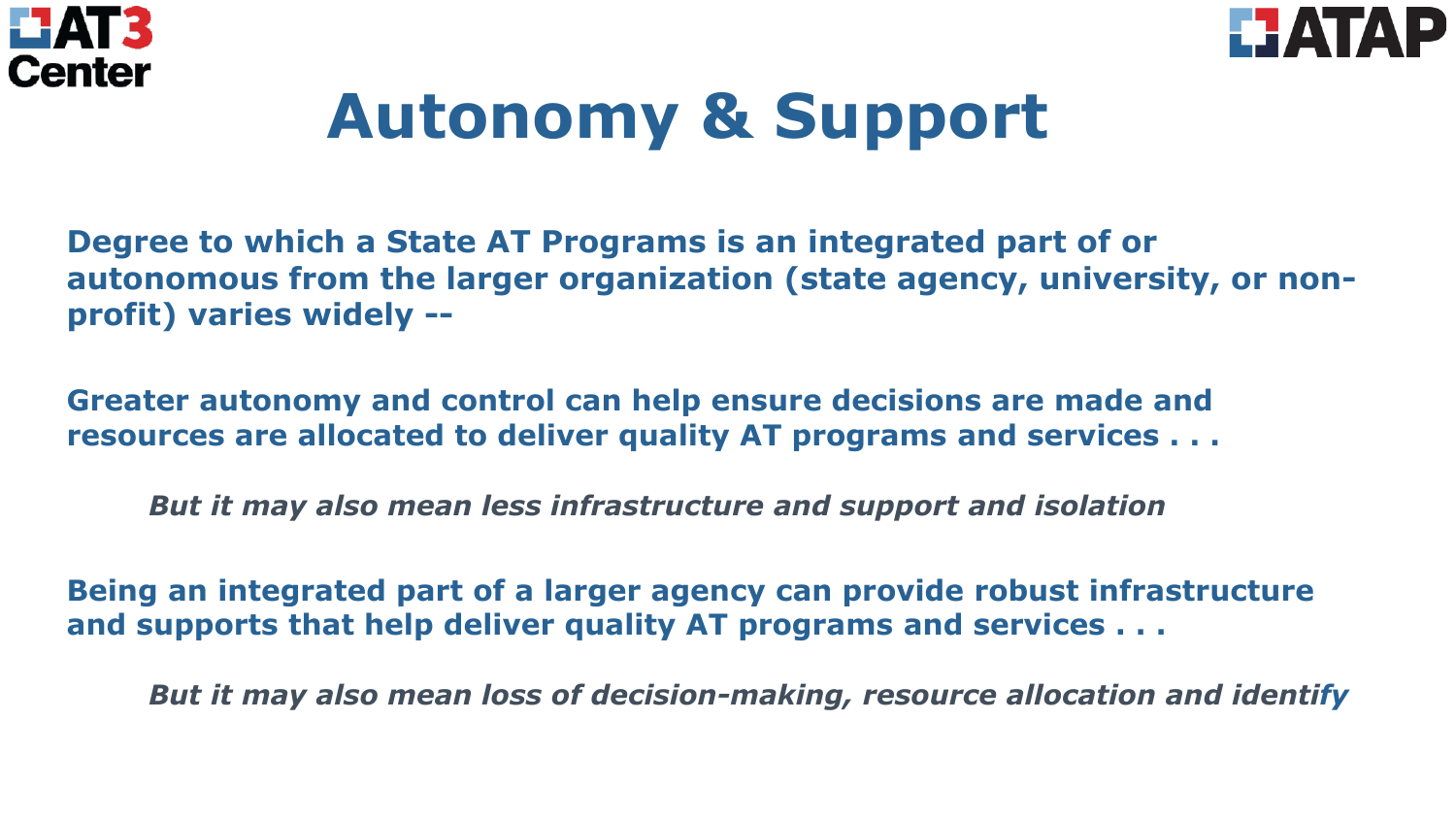



# **Program Panel**

**How would you describe the level of autonomy of your State AT Program?**  *Examples: Level of control of resources, other high level decision-making* 

**How would you describe the level of support your program is able to access by being part of a larger organization?**  *Examples: Access to specialized expertise not otherwise affordable* 

**What strategies have been successful in taking advantage of larger organizational supports?** 

**How can a program safeguard against being "taken advantage of" by a larger organization (protect resources)?** 

**What would your personal utopia be for a balance of autonomy and access to larger organizational supports?**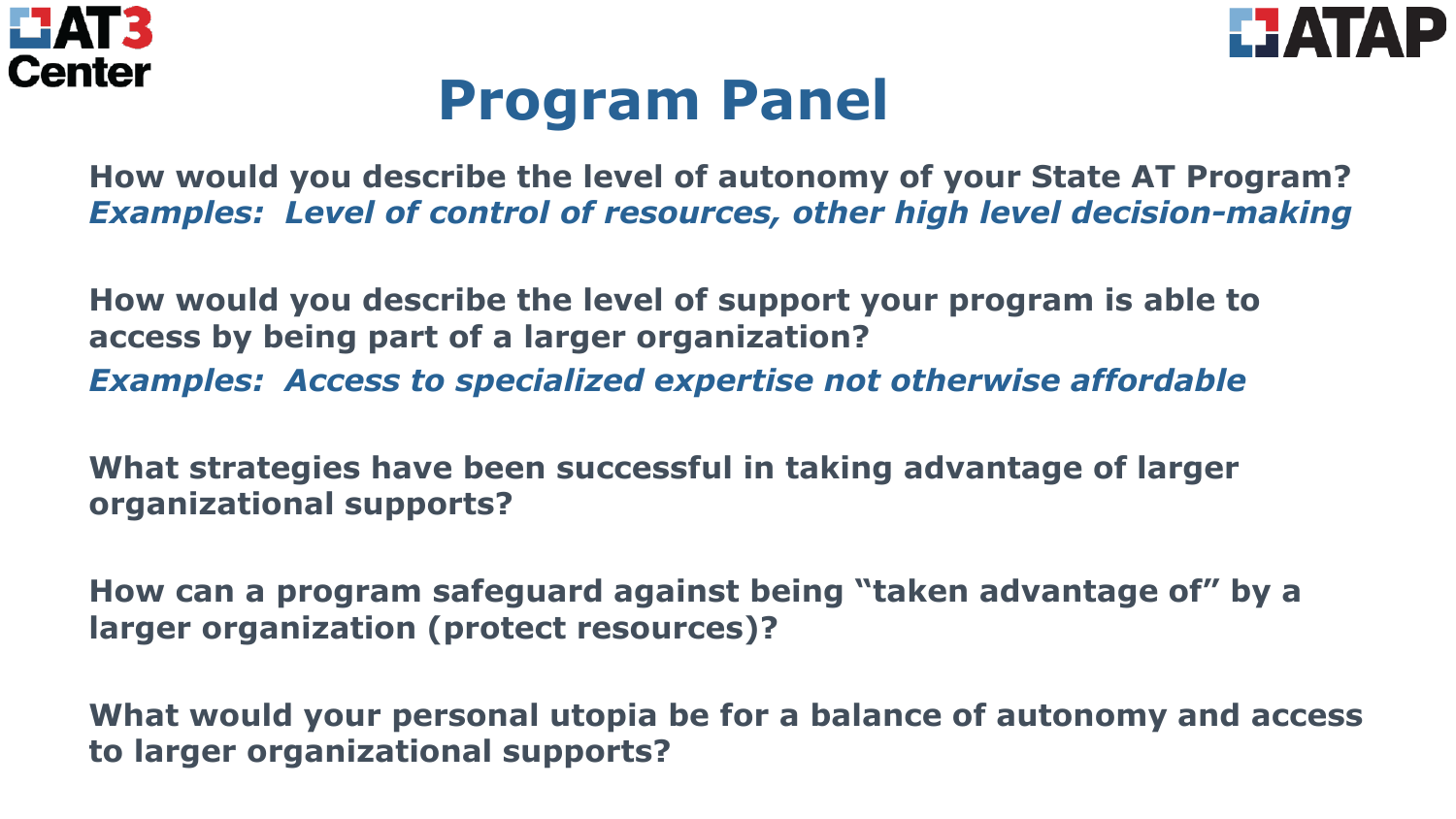



# **Aim for the Goldilocks Zone**

# **"And this one is just right"**

**Program Structure** 

**Advisory Council Role/Authority**

**Autonomy as State AT Program**

**Support from Administrative Organization**